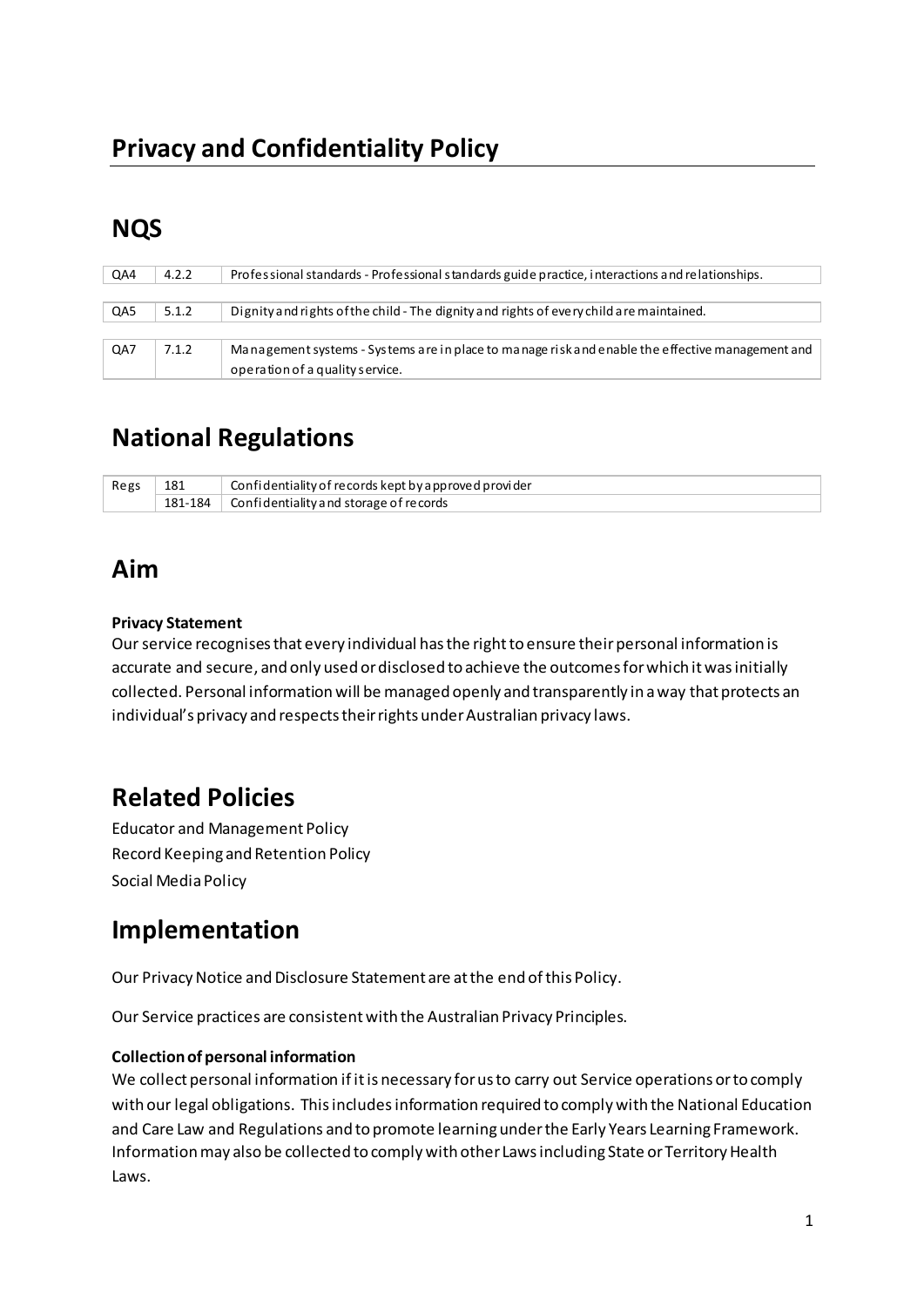During the enrolment process the Approved Provider or Nominated Supervisor will:

• explain what personal information we need to collect, why we need to collect it, whether the information is required or authorised by Law and how it may be shared.

Personal information includes name, address, date of birth, gender, family contact details, emergency contact details, authorised nominee details, parents' occupations, cultural background, home language, religious beliefs, payment details, child care benefit information, immunisation records, medical information, medical management plans, photos of children and family members and information about children's strengths, interests, preferences and needs, including special needs. Personal information also includes "government related identifiers" like Medicare numbers and CCB references.

- advise families about our Privacy and Confidentiality Policy and how to access it.
- attach a copy of our Privacy Notice to our Enrolment Form and other forms we use to collect personal information.
- verbally advise children's emergency contacts and authorised nominees that we have some of their personal information on file and explain the advice in the Privacy Notice.
- explain the advice in the Privacy Notice to individuals who provide personal information verbally (eg by phone).

We usually collect personal information directly from a parent or guardian either in writing or verbally, for example during enrolment, when completing waiting list applications, or as we establish a partnership with families in caring for and educating a child. We may also collect information through our website, social media page, Family Law court orders or agreements, special needs agencies and training courses.

We may occasionally request information from other organisations which you would reasonably agree is necessary for us to educate and care for a child. For example, we may request a copy of a child's immunisation records where they are transferring to us from another Service, or where we request information about a child from a special needs educator or organisation. We will not request information without obtaining the consent of the individual (or parent) concerned.

In most cases, if we are unable to collect relevant personal information, we will be unable to enrol a child at the Service.

The Approved Provider or Nominated Supervisor will advise individuals about any unsolicited personal information we receive from other organisations and keep because it is directly related to our functions and activities (unless we are advised not to by a Government authority). The Approved Provider or Nominated Supervisor will destroy any unsolicited personal inf ormation that is not directly related to our Service operations unless it adversely impacts the health, safety and wellbeing of a child or children at the service. If this happens the Approved Provider or Nominated Supervisor will contact the appropriate Government authorities and take action as directed while protecting the confidentiality of the individuals concerned.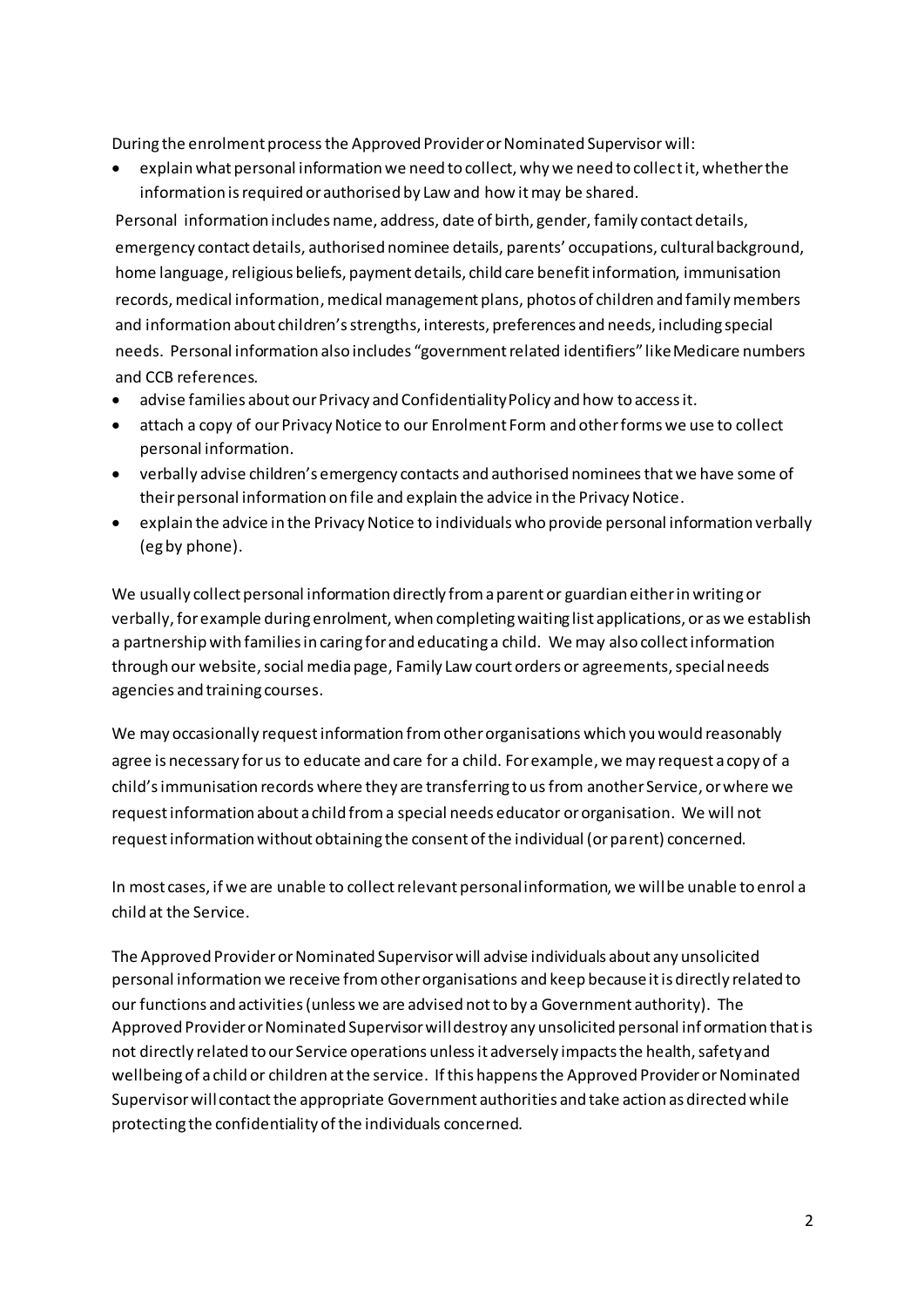### **Use or disclosure of personal information**

We will not use personal information for any purpose that is not reasonably needed for the p roper or effective operation of the service. Personal information may be accessed by and exchanged with staff educating and caring for a child or by administrative staff.

We do not disclose your personal information to others unless you would have reasonably expected us to do this or we have your consent. For example, personal information may be disclosed to:

- emergency service personnel so they can provide medical treatment in an emergency
- special needs educators or inclusion support agencies
- volunteers, trainees and work experience students (with consent)
- trainers or presenters if children participate in special learning activities
- organisations related to the Service (eg other Services)
- another Service to which a child is transferring where you have consented to the transfer.
- the new operator of the Service if we sell our business and you have consented to the transfer of enrolment and other documents listed in Regulation 177 of the National Education and Care Regulations.

We may disclose personal information where we are permitted or obliged to do so by an Australian law. For example, personal information may be disclosed to:

- authorised officers when our service is assessed and rated under the National Education and Care Law and Regulations
- Government employees (eg for CCB, Immunisation, Medicare purposes)
- software companies that provide child care management systems
- management companies we may engage to administer the Service
- software companies that provide tailored computer based educational tools for children
- lawyers in relation to a legal claim.
- officers carrying out an external dispute resolution process
- a debt collection company we use to recover outstanding fees
- authorities if we are taking action in relation to unlawful activity, serious misconduct, or to reduce or prevent a serious threat to life, health or safety.

We do not disclose personal information to any person or organisation overseas or for any direct marketing purposes.

#### **Quality of personal information**

The Approved Provider or Nominated Supervisor will take reasonable steps to ensure the personal information we collect, use and disclose is accurate, current and complete. Educators and staff will:

- view original sources of information if practical when information is collected.
- collect and record personal information in a consistent format, for example using templates for enrolment, incident, injury, trauma and illness and administration of medication.
- record the date personal information was collected or updated.
- update information in our physical or electronic records as soon as it's provided.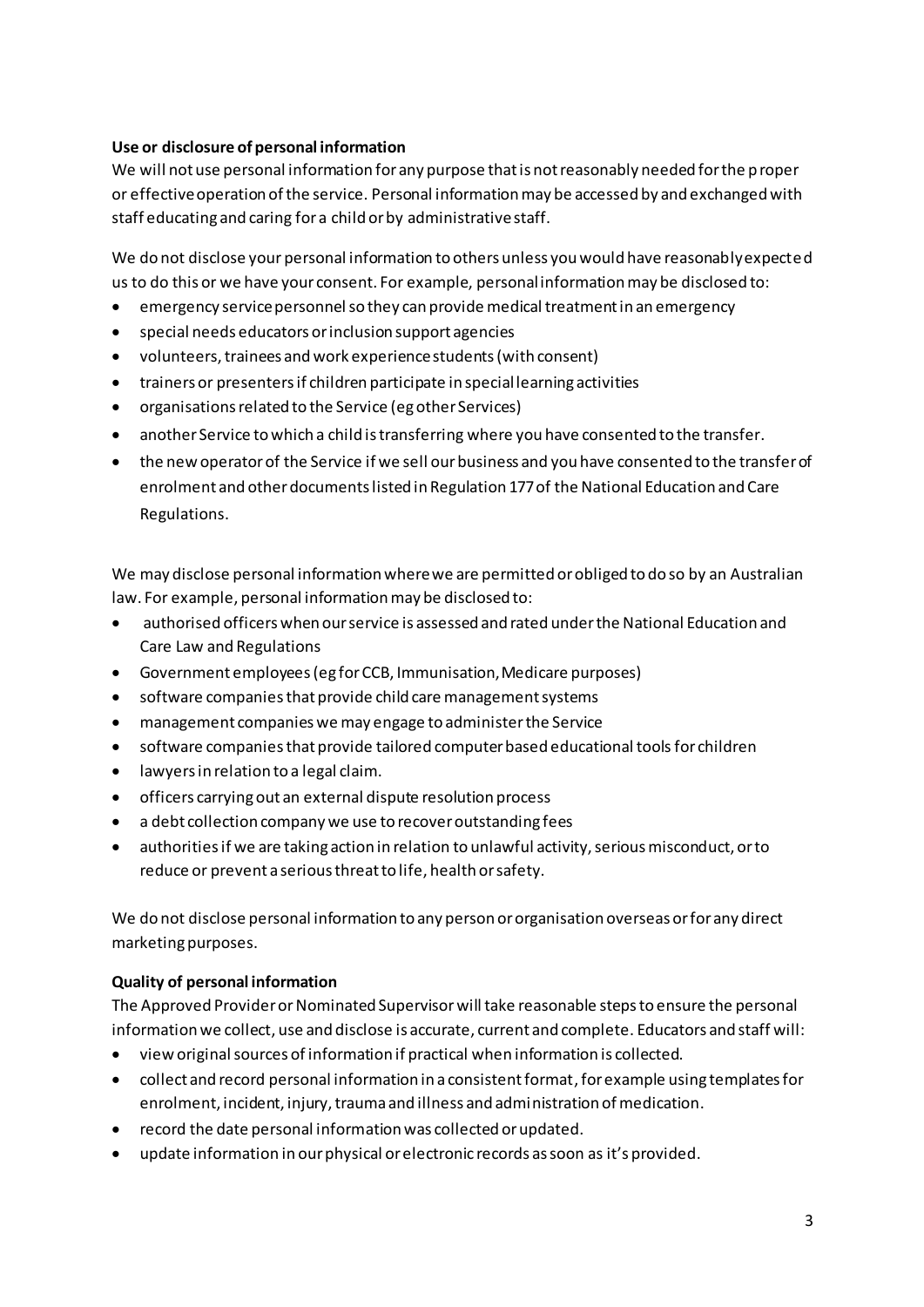In addition the Approved Provider or Nominated Supervisor will:

- regularly remind families via newsletters, emails or through displays on the Service notice board to update their personal information including emergency contact details and their child's health information.
- ask parents to update their enrolment details annually, or whenever the ir circumstances change.
- verify the information is accurate, current and complete before disclosing it to any external organisation or person.
- ensure documentation about children and families is based on facts and free from prejudice .

### **Security of personal information**

The Approved Provider or Nominated Supervisor will take reasonable steps to protect personal information from misuse, interference and loss, unauthorised access, modification or disclosure. These steps include:

- taking responsibility for the security of personal information and regularly checking the practices implemented to protect it. This will include management of access privileges to ensure only people who genuinely need to see personal information can access it.
- ensuring information technology systems have appropriate security measures including password protection, anti-virus and 'malware' software, and data backup systems.
- ensuring physical repositories of personal information are secure in a filing cabinet in the Centre Managers Office which is locked when a Responsible Person is not present.
- ensuring all educators and staff are aware of their obligations in relation to the collection, use and disclosure of personal information, through activities like mentoring, staff meetings or online training courses.
- requiring all educators, staff, volunteers and work experience students to sign a 'Confidentiality Statement' acknowledging that personal information:
	- o can only be accessed if it is necessary for them to complete their job
	- $\circ$  cannot be disclosed to other organisations (including colleges, RTOs) or discussed with individuals outside the service including personal family members unless they have written consent from the person (or parent) concerned.
	- $\circ$  must be stored in compliance with service practices which safeguard its security.
- ensuring records which we don't need to keep, including unsuccessful job applications and records which fall outside the record keeping timeframes under the National Education and Care Law and Regulations (refer to our Record Keeping and Retention Policy) are destroyed in a secure way as soon as possible by, for example, shredding, incinerating or permanently deleting electronic records including archived or back-up copies..
- $\bullet$  'de-identifying' personal information which may come into the public domain. For example, removing identifying names or details from newsletters etc.
- ensuring staff comply with our Social Media Policy (for example by obtaining authorisation from a child's parents before posting any photos of their child on the Service social media page, and not posting personal information on any social media page which could identify children or families.)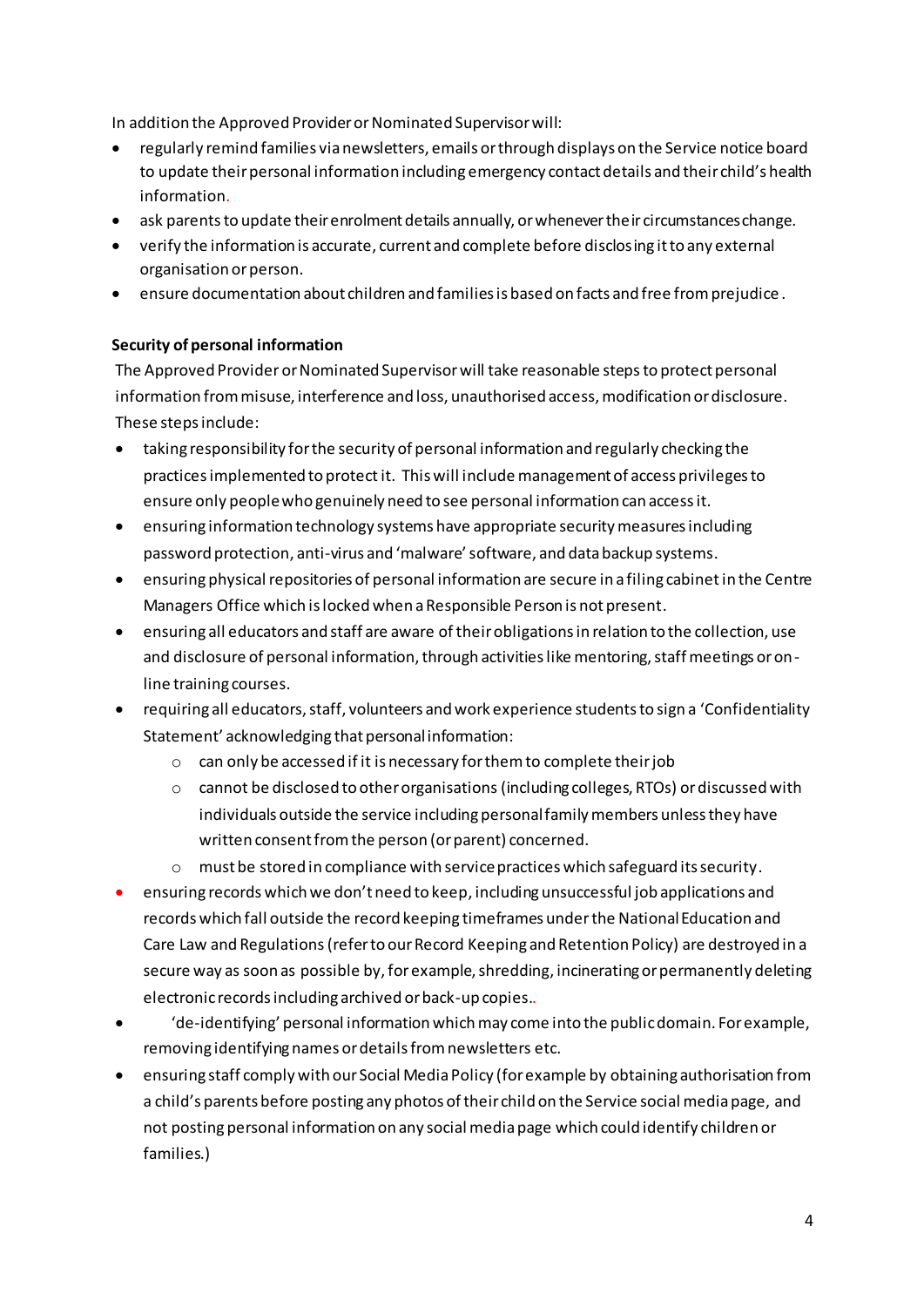• ensuring confidential conversations with parents or with staff are conducted in a quiet area away from other children, parents and staff.

### **Access to personal information**

Individuals may request access to their (or their child's) personal information and may request the correction of any errors. These requests may be made to the Centre Manager by telephone on 08 9439 2382 or email little.rascals.leda@gmail.com or by mail 6 English Retreat, Leda WA 6170

Personal information will be provided as soon as possible, and no later than 30 days from a request. We will provide the information in the form requested, for example by email, phone, in person, hard copy or electronic record unless it is unreasonable or impractical to do this for example due to the volume or nature of the information.

The Approved Provider or Nominated Supervisor will always verify a person's identity before providing access to the information, and ensure someone remains with the individual to ensure information is not changed or removed without our knowledge.

There is no charge for making a request to access the information. However, we may charge a reasonable cost for staff, postage and material expenses if the information is not readily available and retrieving the information takes a lot of time. We will advise you of the cost and get your agreement before we proceed.

There may be rare occasions when we are unable to provide access because we believe:

- giving access would be unlawful, the information relates to unlawful activity or serious misconduct, or it may prejudice the activities of a law enforcement body.
- there is a serious threat to life, health or safety.
- giving access would unreasonably affect the privacy of others.
- the request is frivolous or vexatious, for example to harass staff.
- the information relates to legal proceedings (eg unfair dismissal claim) between the Service and the individual.
- giving access would reveal sensitive information about a commercial decision.

We may, however, provide the information in an alternative way for example by:

- deleting any personal information which cannot be provided
- providing a summary of the information
- giving access to the information in an alternative format
- allowing the individual to inspect a hard copy of the information and letting them take notes.

We will advise you promptly in writing if we are unable to provide access to the information, or access in the format requested. The advice will include the reasons for the refusal to provide the information (unless it is unreasonable to do this) and information about how to access our grievance procedure.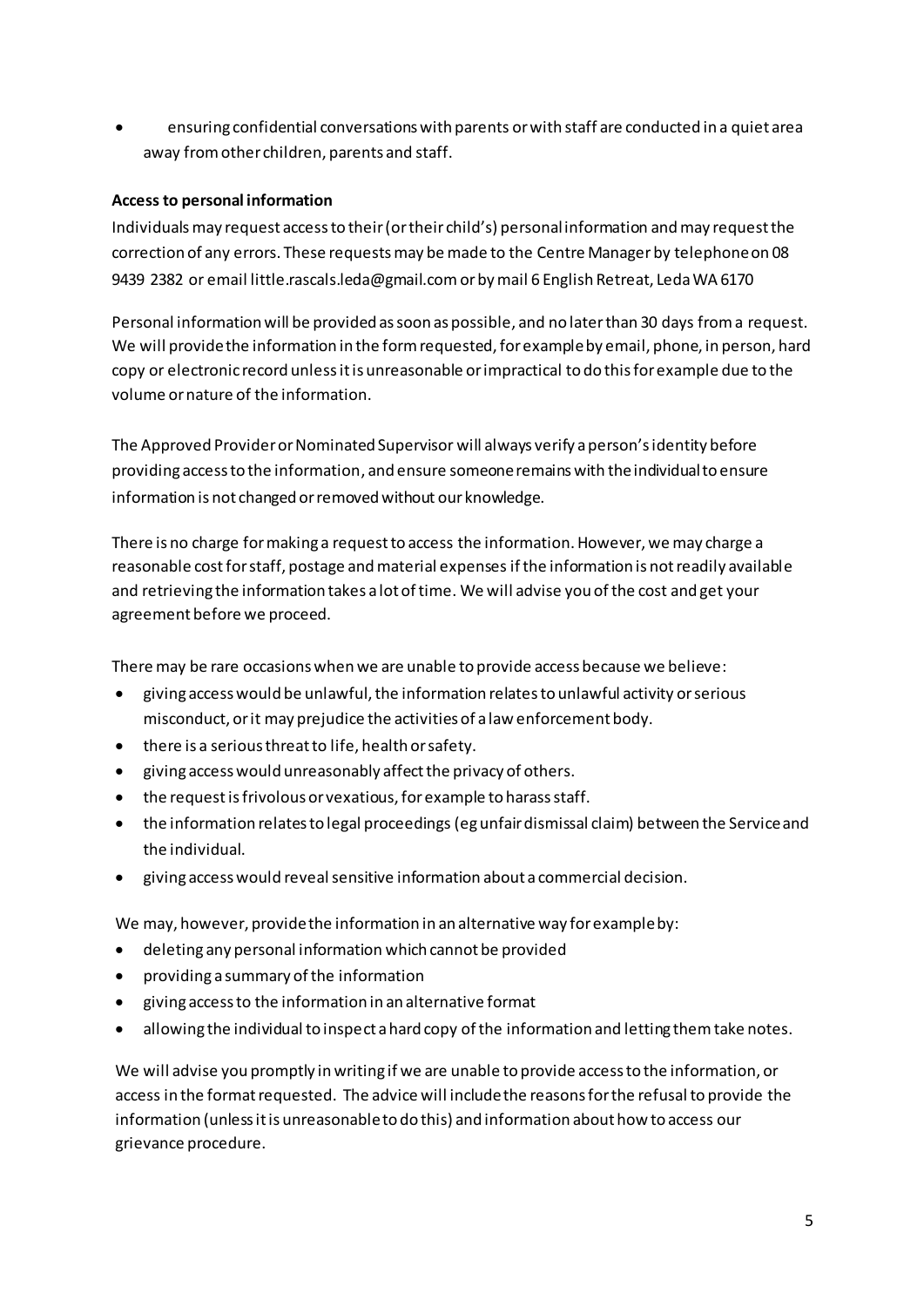### **Correction of personal information**

Individuals have a right to request the correction of any errors in their personal information These requests may be made to the Centre Manager by telephone on 08 9439 2382 or email little.rascals.leda@gmail.com or by mail 6 English Retreat, Leda WA 6170

The Approved Provider or Nominated Supervisor will take reasonable steps to correct personal information that is inaccurate, out of date, incomplete, irrelevant or misleading as soon as it is available. The Approved Provider or Nominated Supervisor will:

- take reasonable steps to ensure information supplied by an individual is correct.  $\bullet$
- verify the identity of an individual requesting the correction of personal information.  $\bullet$
- notify other organisations about the correction if this is relevant, reasonable or practical.  $\bullet$
- advise the individual about the correction to their information if they are not aware.  $\bullet$
- if immediately unable to correct an individual's personal information, explain what additional  $\bullet$ information or explanation is required and/or why we cannot immediately act on the information provided.
- if unable to correct the information, include reasons for this (for example we believe it's current) and inform the individual about our grievance procedure and their right to include a statement with the information saying they believe it to be inaccurate, out-of-date, incomplete, irrelevant or misleading.
- correct the information, or include a statement if requested, as soon as possible.

We will not charge you for making a request to correct their personal information or for including a statement with your personal information.

#### **Complaints**

If you believe we have breached Privacy Laws or our Privacy Policy may lodge a complaint with the Centre Manager by telephone on 08 9439 2382 or email little.rascals.leda@gmail.com or by mail 6 English Retreat, Leda WA 6170

The Centre Manager or Nominated Supervisor will follow the Service's grievance procedure to investigate the complaint. Individuals who are unhappy with the outcome of the investigation may raise their complaint with the Office Australian Information Commissioner www.oaic.gov.au GPO Box 5218 Sydney NSW 2001 or GPO Box 2999 Canberra ACT 2601, phone 1300 363 992 or email enquiries@oaic.gov.au

## **Sources**

#### **National Quality Standard**

**Education and Care Services National Regulation** Privacy Act 1988 (includes Australian Privacy Principles) United Nations Convention of the Rights of a Child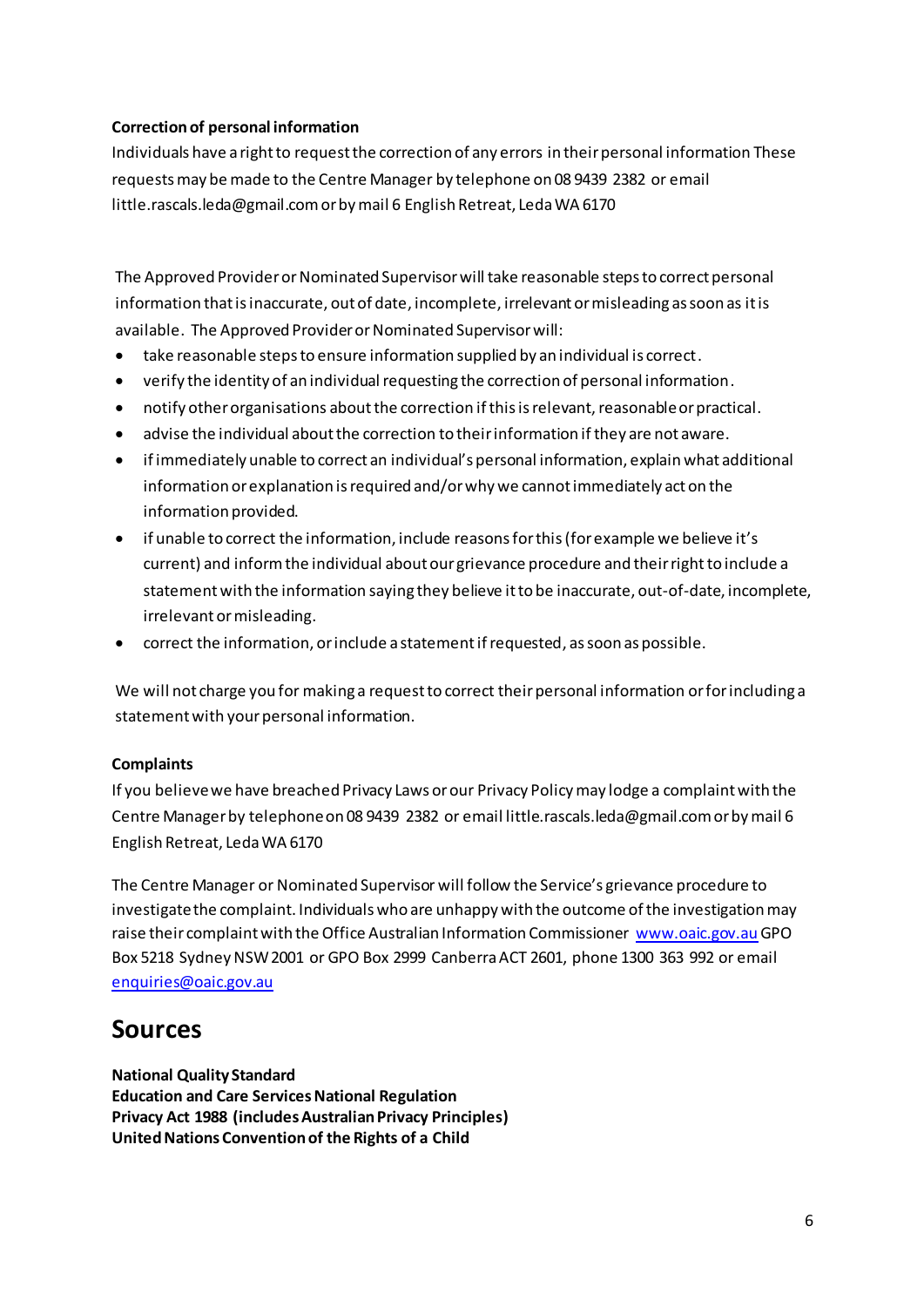## **Review**

The policy will be reviewed annually by:

- Management
- Employees
- Families
- Interested Parties

**Reviewed: February 2018 Date for next review: February 2019**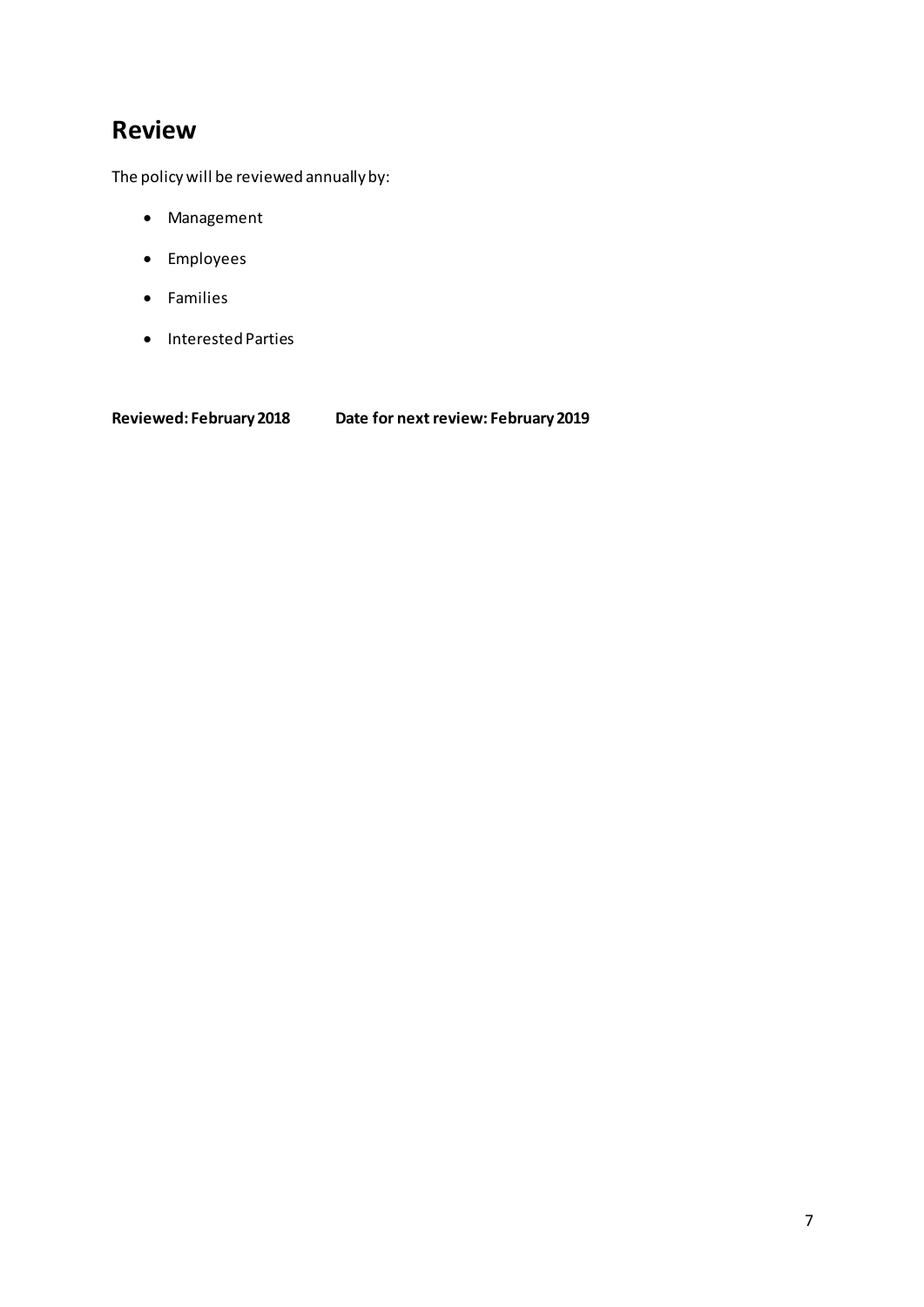## **Disclosure Statement**

We will not use personal information for any purpose that is not reasonably needed for the proper or effective operation of the service. Personal information may be accessed by and exchanged with staff educating and caring for a child or by administrative staff.

We do not disclose your personal information to others unless you would have reasonably expected us to do this or we have your consent. For example, personal information may be disclosed to:

- emergency service personnel where this is necessary to provide medical treatment in an emergency
- special needs educators or inclusion support agencies
- volunteers, trainees and work experience students (with consent)
- trainers or presenters if children participate in special learning activities
- organisations related to the Service (eg other Services)
- another Service to which a child is transferring where you have consented to the transfer.
- the new operator of the Service if we sell our business and you have consented to the transfer of enrolment and other documents listed in Regulation 177 of the National Education and Care Regulations.

We may disclose personal information where we are permitted or obliged to do so by an Australian law. For example, personal information may be disclosed to:

- authorised officers when our service is assessed and rated under the National Education and Care Law and Regulations
- Government employees (eg for CCB, Immunisation, Medicare purposes)
- software companies that provide child care management systems
- management companies we may engage to administer the Service
- software companies that provide computer based educational tools which use a child's personal information.
- lawyers in relation to a legal claim
- officers carrying out an external dispute resolution process
- a debt collection company we use to recover outstanding fees
- react to unlawful activity, serious misconduct, or to reduce or prevent a serious threat to life, health or safety. We are obliged to cooperate with law enforcement bodies in some circumstances.